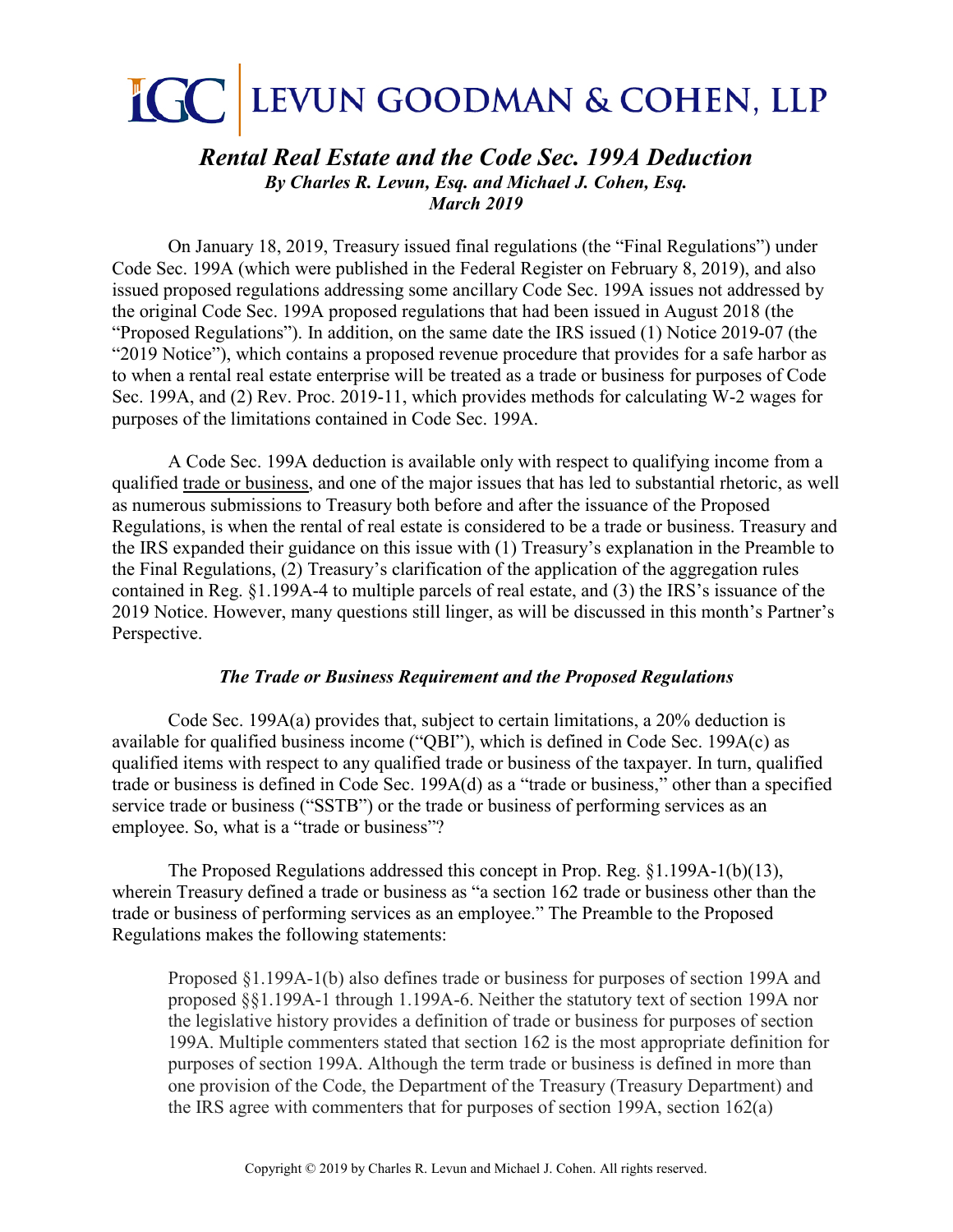provides the most appropriate definition of a trade or business. This is based on the fact that the definition of trade or business under section 162 is derived from a large body of existing case law and administrative guidance interpreting the meaning of trade or business in the context of a broad range of industries. Thus, the definition of a trade or business under section 162 provides for administrable rules that are appropriate for the purposes of section 199A and which taxpayers have experience applying and therefore defining trade or business as a section 162 trade or business will reduce compliance costs, burden, and administrative complexity.

A special carve-out from the trade or business requirement for "self-rented property" (the "Self-Rented Property Trade or Business Carve-Out Rule") was inserted into the Proposed Regulations as the second sentence of Prop. Reg. §1.199A-1(b)(13) (with the first sentence being the reference to Code Sec. 162 stated above). The rule provided:

In addition, rental or licensing of tangible or intangible property (rental activity) that does not rise to the level of a section 162 trade or business is nevertheless treated as a trade or business for purposes of section 199A, if the property is rented or licensed to a trade or business which is commonly controlled under §1.199A-4(b)(1)(i) (regardless of whether the rental activity and the trade or business are otherwise eligible to be aggregated under  $§1.199A-4(b)(1)).$ 

However, the definition of common control for purposes of the above rule was somewhat limited, as attribution was limited to one's spouse, children, grandchildren and parents (i.e., no grandparents or siblings, and no entity look-through rules such as those contained in Code Secs. 267(b) or 707(b)).

Lastly, to round out some of the uncertainty regarding the treatment of rental real estate under Code Sec. 199A, there was some question as to how the aggregation rules of Prop. Reg. §1.199A-4 were to be applied. Clearly, only non-SSTB commonly-controlled trades or businesses (under the restrictive definition noted above) could be aggregated. However, assuming each of two or more parcels of real estate was operated in a manner so that each parcel met the trade or business definition (so that they were eligible to be aggregated), the question was whether factor (A) of the Prop. Reg.  $\S1.199A-4(b)(1)(v)$  requirement that two of the following three factors must be satisfied could be met for separate parcels of real estate:

(A) The trades or businesses provide products and services that are the same or customarily offered together.

(B) The trades or businesses share facilities or share significant centralized business elements, such as personnel, accounting, legal, manufacturing, purchasing, human resources, or information technology resources.

(C) The trades or businesses are operated in coordination with, or reliance upon, one or more of the businesses in the aggregated group (for example, supply chain interdependencies). (Emphasis added.)

Page | 2 Copyright © 2019 by Charles R. Levun and Michael J. Cohen. All rights reserved.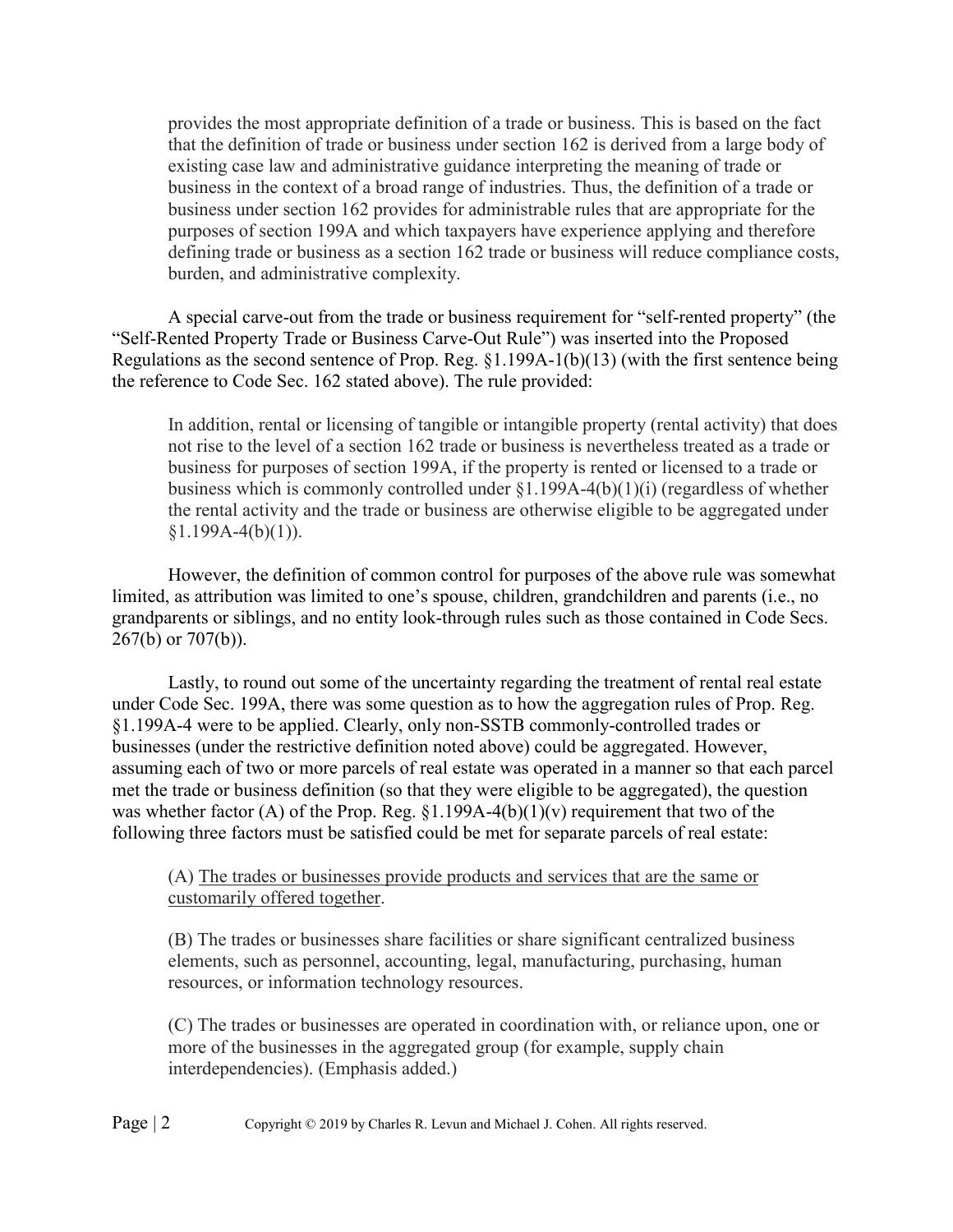In other words, could the separate parcels be considered to "provide products or services that are the same or customarily offered together"?

# *The January 18, 2019 Developments*

Treasury and the IRS declined to change the Code Sec. 162 standard for determining when rental real estate constitutes a trade or business, with Treasury explaining its position at pages 15-18 of the Preamble to the Final Regulations and the IRS issuing the 2019 Notice, which Notice also is discussed in that Preamble. There is a lot of language in the Preamble that requires careful attention in order to understand the lay of the land and the uncertainty that remains. Let's start with a pertinent portion of the opening paragraph of the Preamble discussing rental real estate activities as a trade or business:

A majority of the comments received on the meaning of a trade or business focus on the treatment of rental real estate activities. Commenters noted inconsistency in the case law in determining whether a taxpayer renting real estate is engaged in a trade or business. Some commenters suggested including safe harbors, tests, or a variety of factors, which if satisfied, would qualify a rental real estate activity as a trade or business. A number of commenters suggested that all rental real estate activity should qualify as a trade or business. Further, one commenter suggested that rental income from real property held for the production of rents within the meaning of section  $62(a)(4)$  should be considered a trade or business for purposes of section 199A…. (Emphasis added.)

One paragraph later in the Preamble, Treasury explains its position in not backing off the Code Sec. 162 approach to determine whether a rental real estate activity constitutes a trade or business:

Providing bright line rules on whether a rental real estate activity is a section 162 trade or business for purposes of section 199A is beyond the scope of these regulations. Additionally, the Treasury Department and the IRS decline to adopt a position deeming all rental real estate activity to be a trade or business for purposes of section 199A. However, the Treasury Department and IRS recognize the difficulties taxpayers and practitioners may have in determining whether a taxpayer's rental real estate activity is sufficiently regular, continuous, and considerable for the activity to constitute a section 162 trade or business. Accordingly, Notice 2019-07, 2019-XXX IRB XXX released concurrently with these final regulations, provides notice of a proposed revenue procedure detailing a proposed safe harbor under which a rental real estate enterprise may be treated as a trade or business solely for purposes of section 199A.

The Preamble then goes on to explain what the 2019 Notice is intended to do. Rather than paraphrase it, the following is the Preamble's summary of the 2019 Notice:

Under the proposed safe harbor, a rental real estate enterprise may be treated as a trade or business for purposes of section 199A if at least 250 hours of services are performed each taxable year with respect to the enterprise. This includes services performed by owners,

Page | 3 Copyright © 2019 by Charles R. Levun and Michael J. Cohen. All rights reserved.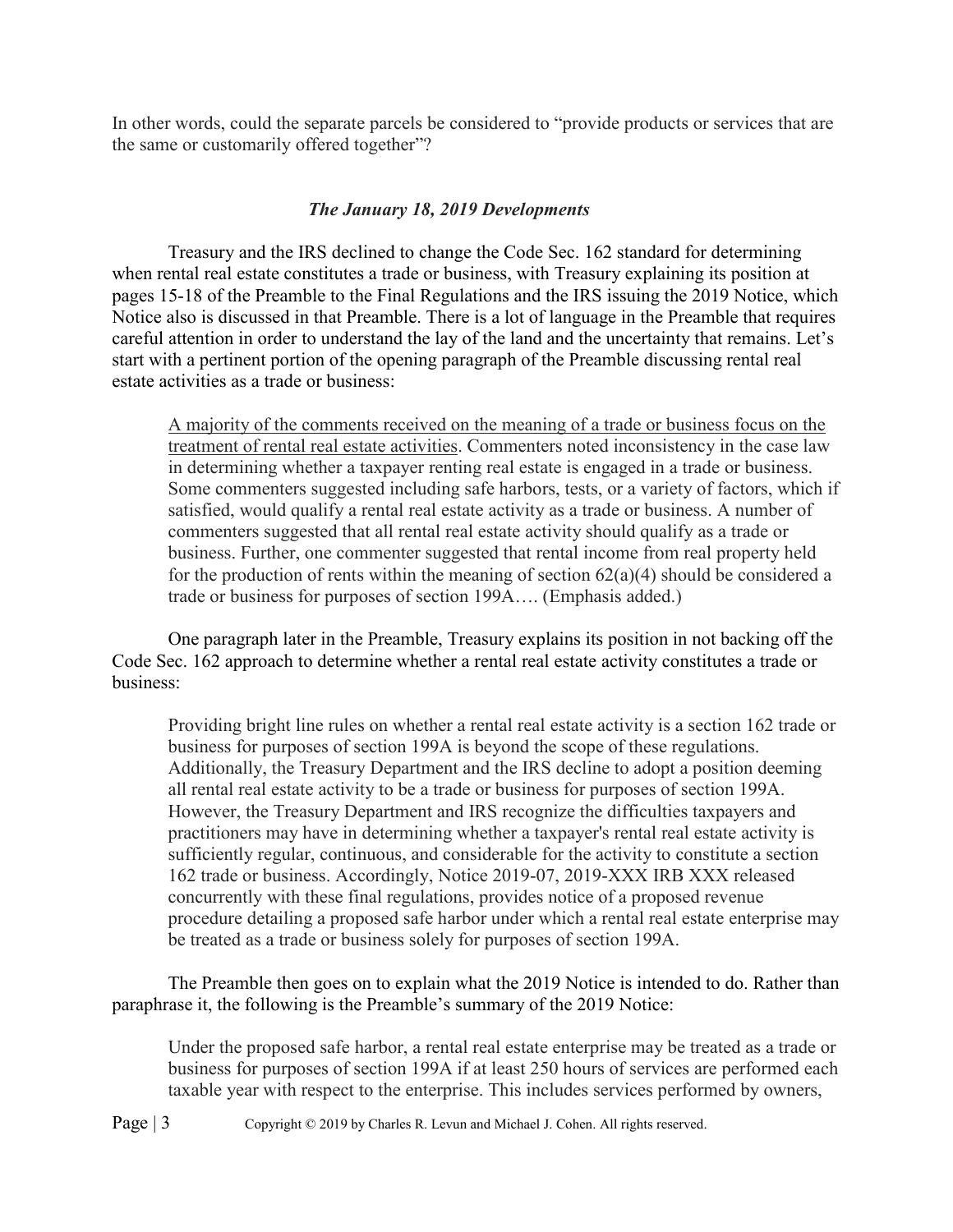employees, and independent contractors and time spent on maintenance, repairs, collection of rent, payment of expenses, provision of services to tenants, and efforts to rent the property. Hours spent by any person with respect to the owner's capacity as an investor, such as arranging financing, procuring property, reviewing financial statements or reports on operations, planning, managing, or constructing long-term capital improvements, and traveling to and from the real estate are not considered to be hours of service with respect to the enterprise. The proposed safe harbor also would require that separate books and records and separate bank accounts be maintained for the rental real estate enterprise. Property leased under a triple net lease or used by the taxpayer (including an owner or beneficiary of an RPE) as a residence for any part of the year under section 280A would not be eligible under the proposed safe harbor. A rental real estate enterprise that satisfies the proposed safe harbor may be treated as a trade or business solely for purposes of section 199A and such satisfaction does not necessarily determine whether the rental real estate activity is a section 162 trade or business. Likewise, failure to meet the proposed safe harbor would not necessarily preclude rental real estate activities from being a section 162 trade or business. (Emphasis added.)

Before commenting on (1) the 2019 Notice and the uncertainties that remain for rental real estate, and (2) the two highlighted items in the above paragraph, we note that, in addition to the 2019 Notice, the Final Regulations made a couple of other changes to the concepts that were contained in the Proposed Regulations that affect rental real estate. First, the Final Regulations changed factor (A) in the two-out-of-three factor aggregation requirement contained in Reg.  $§1.199A-4(b)(1)(v)$  to allow multiple parcels of real estate to meet factor (A) by adding the word "property" to factor (A): "The trades or businesses provide products, property, or services that are the same or customarily offered together." (Emphasis added.) Note that the Preamble indicates that "the final regulations add examples clarifying when a real estate business satisfies the aggregation rules" and that "the final regulations retain the factors provided in the proposed regulations, modified to take real estate into account."

Examples 16 through 18 of Reg. §1.199A-4(d) illustrate the operation of the aggregation rule in the case of real estate activities. Of note is Example 17, which states that a residential condominium building and a commercial rental office building are not the same type of property (Factor A), and although both businesses share significant centralized business elements (Factor B), they are not operated in coordination with, or reliance upon, each other (Factor C), and, therefore, can not be aggregated. (This example is consistent with the 2019 Notice, which provides that "[c]ommercial and residential real estate may not be part of the same enterprise.") However, what is not discussed in this Example is whether, under appropriate circumstances, the renting of commercial real estate and residential real estate could be considered as being one trade or business, so the three-factor aggregation standard would not be relevant.

#### *The Uncertainty and Some Observations*

One has to wonder what the 2019 Notice adds to the mix, with particular focus on the critical second paragraph appearing on page 16 of the Preamble, which discusses rental real estate activities as a trade or business:

Page | 4 Copyright © 2019 by Charles R. Levun and Michael J. Cohen. All rights reserved.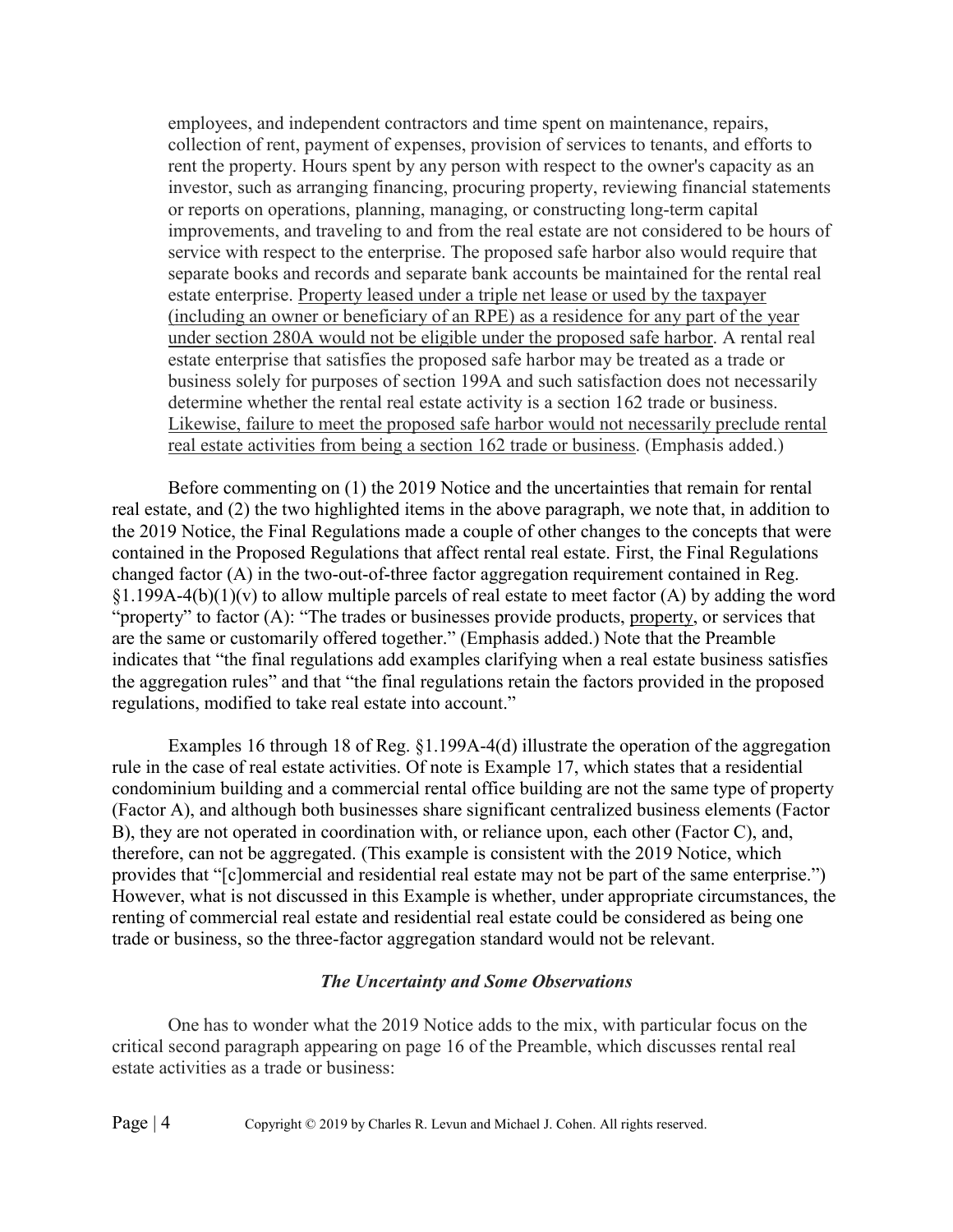In determining whether a rental real estate activity is a section 162 trade or business, relevant factors might include, but are not limited to (i) the type of rented property (commercial real property versus residential property), (ii) the number of properties rented, (iii) the owner's or the owner's agents day-to-day involvement, (iv) the types and significance of any ancillary services provided under the lease, and (v) the terms of the lease (for example, a net lease versus a traditional lease and a short-term lease versus a long-term lease). (Emphasis added.)

More on the highlighted clause shortly, but it seems clear that multiple properties can constitute a trade or business. And if significant hours (e.g., clearly 250, as contained in the 2019 Notice, and probably less than that) are spent in providing services to those multiple properties, wouldn't it be reasonable to conclude that a trade or business exists without resorting to the safe harbor in the 2019 Notice? And while the Preambles to the Proposed Regulations and the Final Regulations make it clear that Code Sec. 469 concepts generally are not being imported into Code Sec. 199A, one can hardly ignore the Reg. §1.469-2T(f)(2) significant participation rule, whereby income from an activity with more than 100 hours of participation is considered "active" income.

Also note that the utility of the 2019 Notice is somewhat limited from the perspective of the manner in which the 250-hour requirement operates. Section 3.02 of the 2019 Notice requires that an individual or RPE must hold its interests in the property directly or through a disregarded entity. This means that if multiple properties are held through a holding structure, the hours can be aggregated for purposes of the 250-hour test, but if held through brother-sister entities, each entity apparently would have to satisfy the 250-hour requirement separately.

Understand that deciding to come under the safe harbor in the 2019 Notice is not a benign decision, as a taxpayer must attach the following statement to the taxpayer's tax return: "Under penalties of perjury, I (we) declare that I (we) have examined the statement, and, to the best of my (our) knowledge and belief, the statement contains all the relevant facts relating to the revenue procedure, and such facts are true, correct, and complete." In this regard, note the following requirement in Section 3.03(C) of the Notice:

(C) The taxpayer maintains contemporaneous records, including time reports, logs, or similar documents, regarding the following: (i) hours of all services performed; (ii) description of all services performed; (iii) dates on which such services were performed; and (iv) who performed the services. Such records are to be made available for inspection at the request of the IRS. The contemporaneous records requirement will not apply to taxable years beginning prior to January 1, 2019.

How many taxpayers want to be subject to making a representation under penalties of perjury about contemporaneous records being maintained by their employees? And, if agents are being used to perform the services, which would not be unusual, how is the foregoing requirement practically going to be satisfied? The initial reaction of tax professionals is one of concern about the above safe harbor requirement.